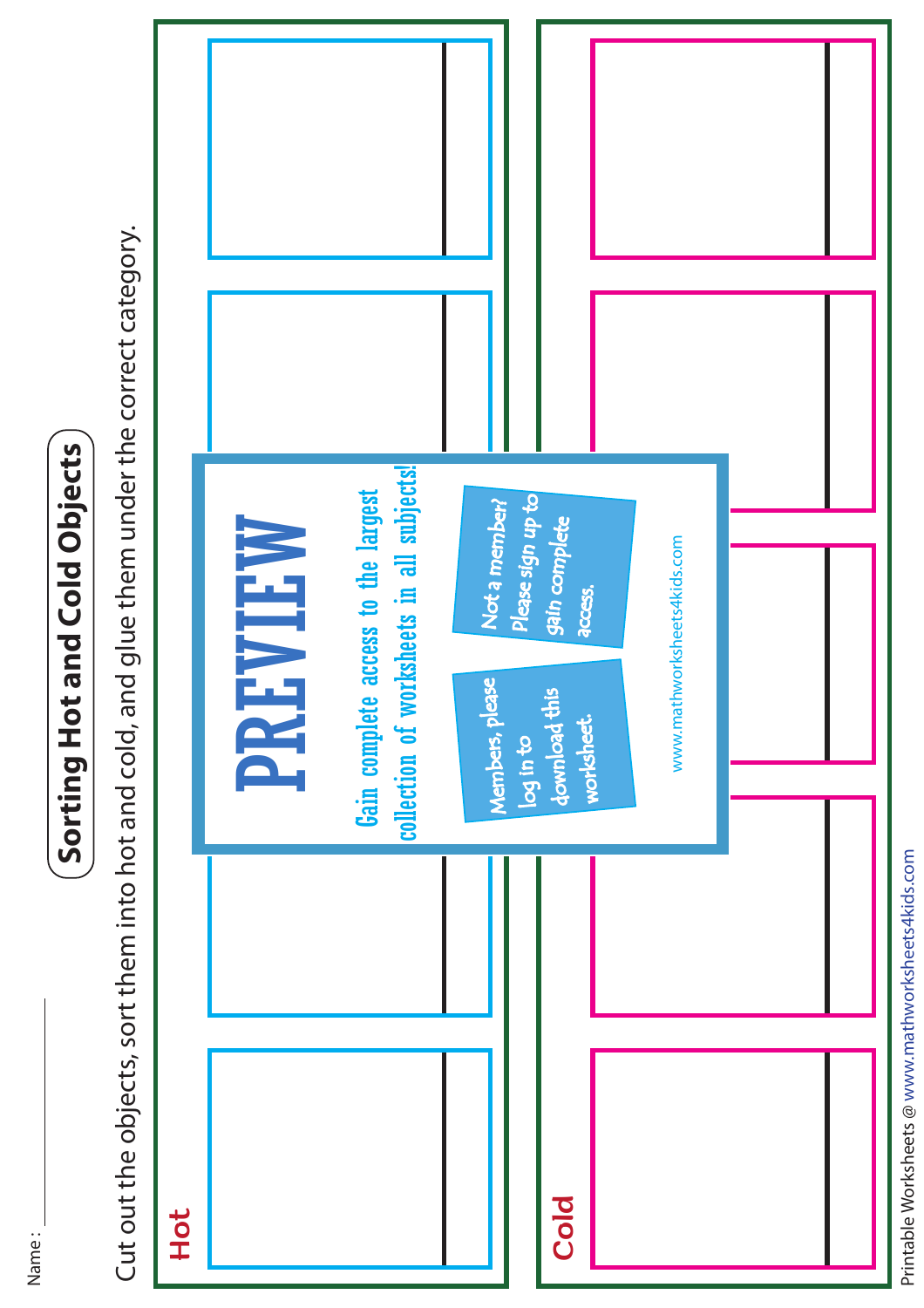## Sorting Hot and Cold Objects **Sorting Hot and Cold Objects**

O.io